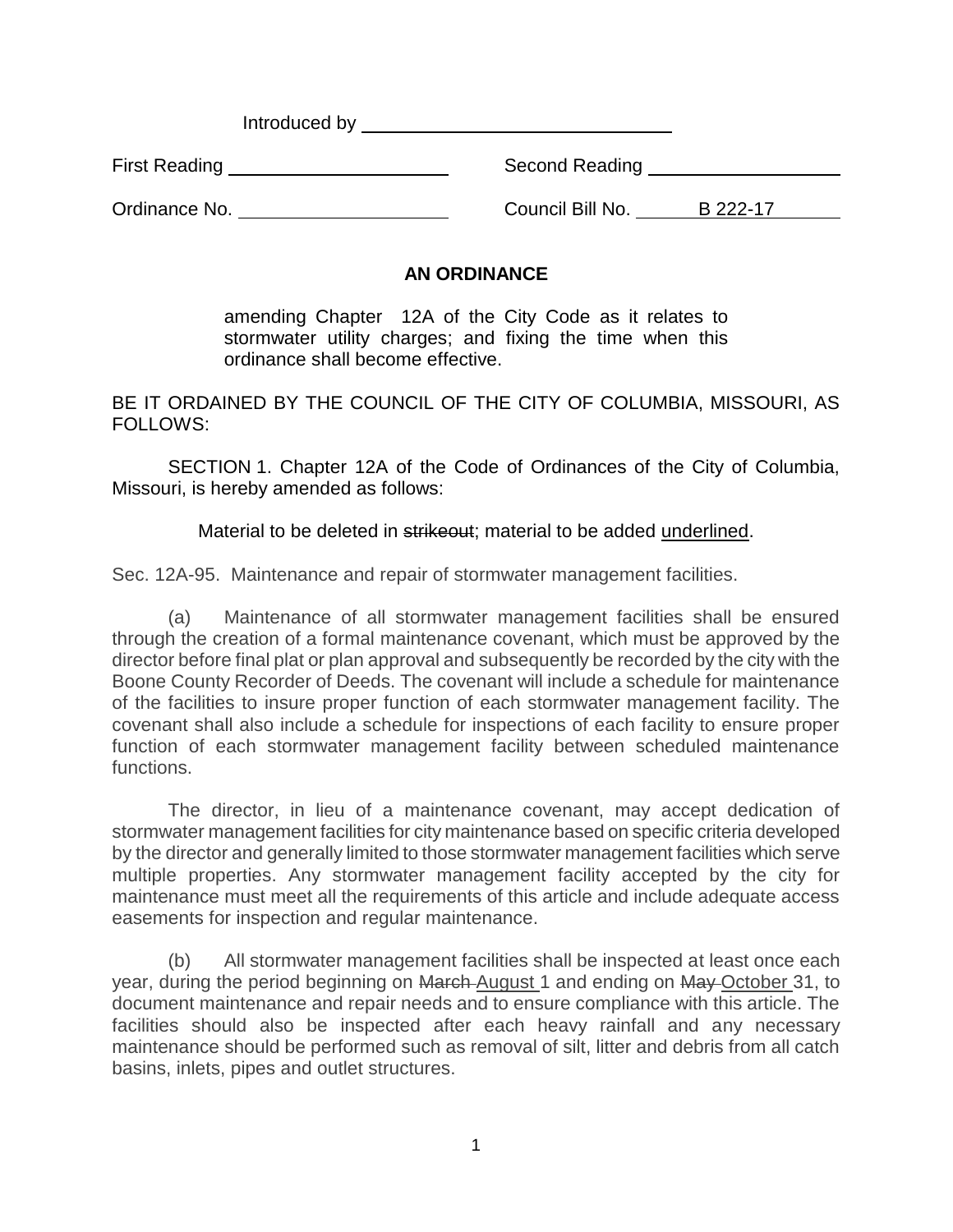All maintenance needs must be addressed in a timely manner. The inspection and maintenance schedule may be modified for each facility based on results of the initial inspection program as deemed necessary to be fully compliant with the purpose of this article.

(c) The director may inspect any stormwater management facility as set forth in section 12A-192. Inspections may involve full evaluation of the physical structure and condition of the facility; review of the prior inspection, repair and maintenance records; and sampling of the surface water, discharges and groundwater as deemed necessary.

(d) Persons responsible for the operation and maintenance of stormwater management facilities shall make records of the inspection, repair, maintenance and any modifications to the facilities and shall retain these records for a minimum of five (5) years. These records shall be made available to the director during inspection of the facility or at any time upon request. Inspection and maintenance records shall be submitted to the director by June 1-November 15 of each year. Any failure to submit these records shall be unlawful and subject to the penalties of section 12A-11.

(e) Failure to properly maintain a stormwater management facility is hereby declared a nuisance and may be abated under the procedures set forth in section 12A-202.

. . .

Sec. 12A-148. Stormwater utility charge.

There is hereby established a monthly stormwater utility charge to be paid by the occupant or owner of each parcel of developed land within the city in accordance with the following table:

| Category of land use                                                                                                    | <b>Monthly Charge</b>                                                                         |
|-------------------------------------------------------------------------------------------------------------------------|-----------------------------------------------------------------------------------------------|
| Multiple-family buildings having more than four units;<br>single-family residences having a main floor area less        | \$1.02-1.27 per unit                                                                          |
| Multiple-family buildings having four or less units; mobile<br>homes; single-family residences having a main floor area | \$1.33-1.66 per unit                                                                          |
| Single-family residences having a main floor area of from                                                               | \$1.80-2.25 per unit                                                                          |
| Single-family residence having a main floor area more                                                                   | \$2.11-2.64 per unit                                                                          |
| All non-residential uses of developed land                                                                              | \$6.25 7.81 or \$0.063 0.078 per<br>100 square feet impervious<br>area, whichever is greater. |